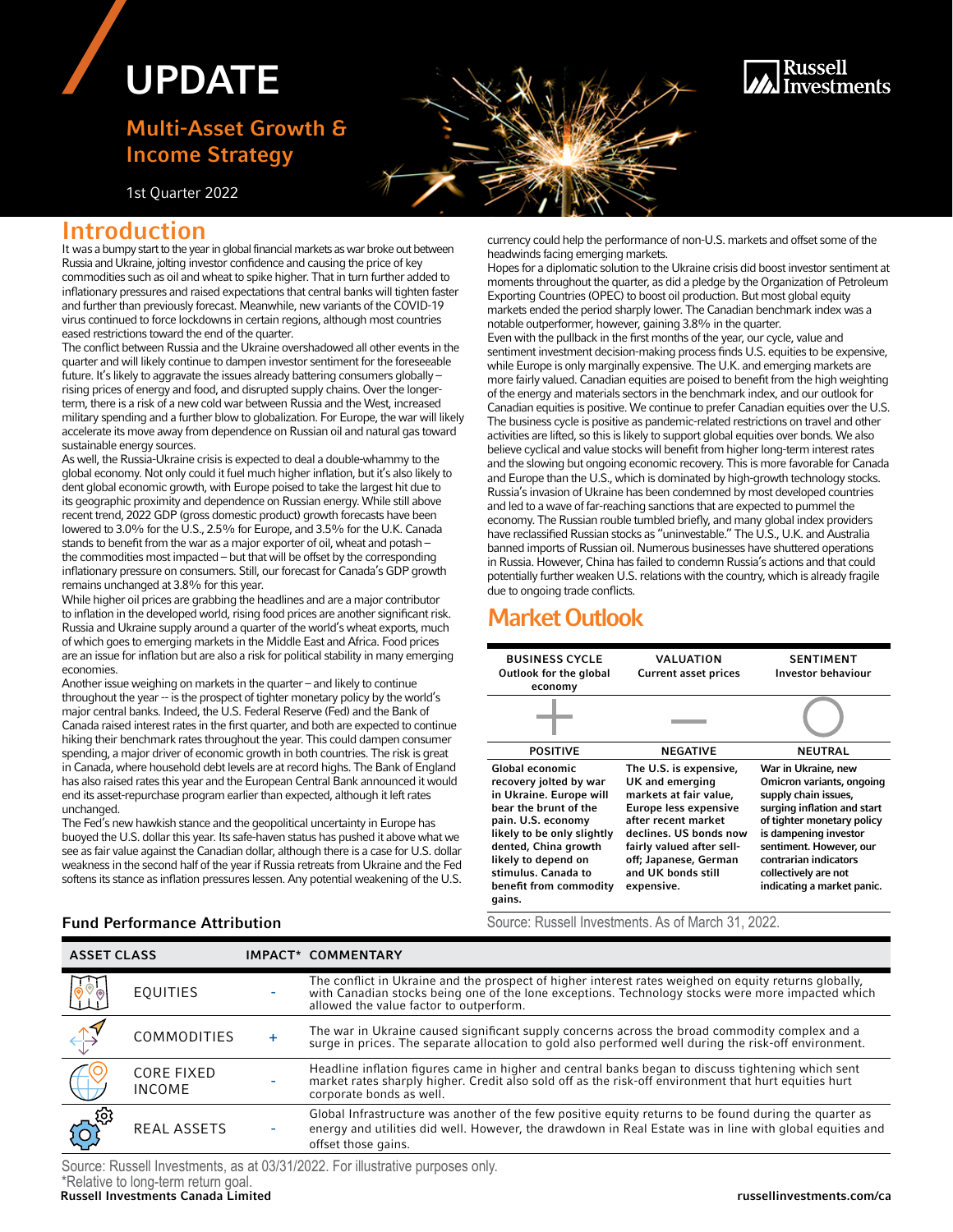### Multi-Asset Growth & Income Multi-Asset Growth & Income Strategy



#### Goal:

Growth and Income

Long-Term Return Target: Consumer Price Index (CPI) + 4%

There is no guarantee the stated goals and objectives will be met.

POSITIONING CHANGES – The portfolio holds a reduced duration relative to benchmark but as yields rose sharply in the quarter, the relative duration underweight was reduced. Yields no longer look abnormally low and markets have potentially fully priced the amount of tightening central banks can do. Also, partially because of the move higher in interest rates and the flattening of the yield curve, there are increased concerns around economic growth. This would warrant higher duration levels in order to hedge against potential further drawdowns in risk assets. This was done by increasing the duration levels of the underlying pools as well as shifting some allocation out of unconstrained fixed income and into core bonds and inflationlinked bonds.

RUSSELL INVESTMENTS POSITIONING STRATEGIES – The weighting of this allocation will remain constant at 2%, but the underlying strategies will vary. At the end of the quarter, the strategies within the allocation were the following:

CAD HEDGE^ – Higher commodity prices and hawkish central bank expectations led the Canadian dollar higher during the quarter. The Canadian dollar (CAD) still looks potentially cheap based on current commodity prices

#### SUB-ADVISER CHANGES

There were no sub-adviser changes during the period.

| Q1                                                              | Q4                                                           |
|-----------------------------------------------------------------|--------------------------------------------------------------|
| 49.1%                                                           | 50.6%                                                        |
| 13.5%<br>11.3%<br>$3.9\%$<br>5.5%<br>$6.7\%$<br>$2.3\%$<br>5.8% | 13.6%<br>11.1%<br>$3.0\%$<br>6.4%<br>6.7%<br>2.1%<br>$7.8\%$ |
| 30.3%                                                           | 30.8%                                                        |
| $3.4\%$<br>11.6%<br>$7.6\%$<br>$4.0\%$<br>$3.7\%$               | 3.4%<br>11.7%<br>7.9%<br>$3.8\%$<br>3.9%                     |
| 16.5%                                                           | 15.9%                                                        |
| $4.0\%$<br>$5.6\%$<br>$6.9\%$                                   | $4.0\%$<br>$5.6\%$<br>$6.3\%$                                |
|                                                                 | 2.7%                                                         |
|                                                                 | 4.1%                                                         |

Source: Russell Investments. Data as of March 31, 2022. May not add to 100% due to rounding.

HIGH YIELD CREDIT DEFAULT SWAPS\* – The protection against the high yield exposure in the core fixed income portfolio was reduced as high yield positions were lowered and spreads moved wider. However, some protection is still in place as potential further widening in spreads is possible.

^ Using another financial instrument or strategy to offset the risk of any negative price movement.

\* A type of insurance contract on fixed income securities that will compensate the buyer in the event of loan default.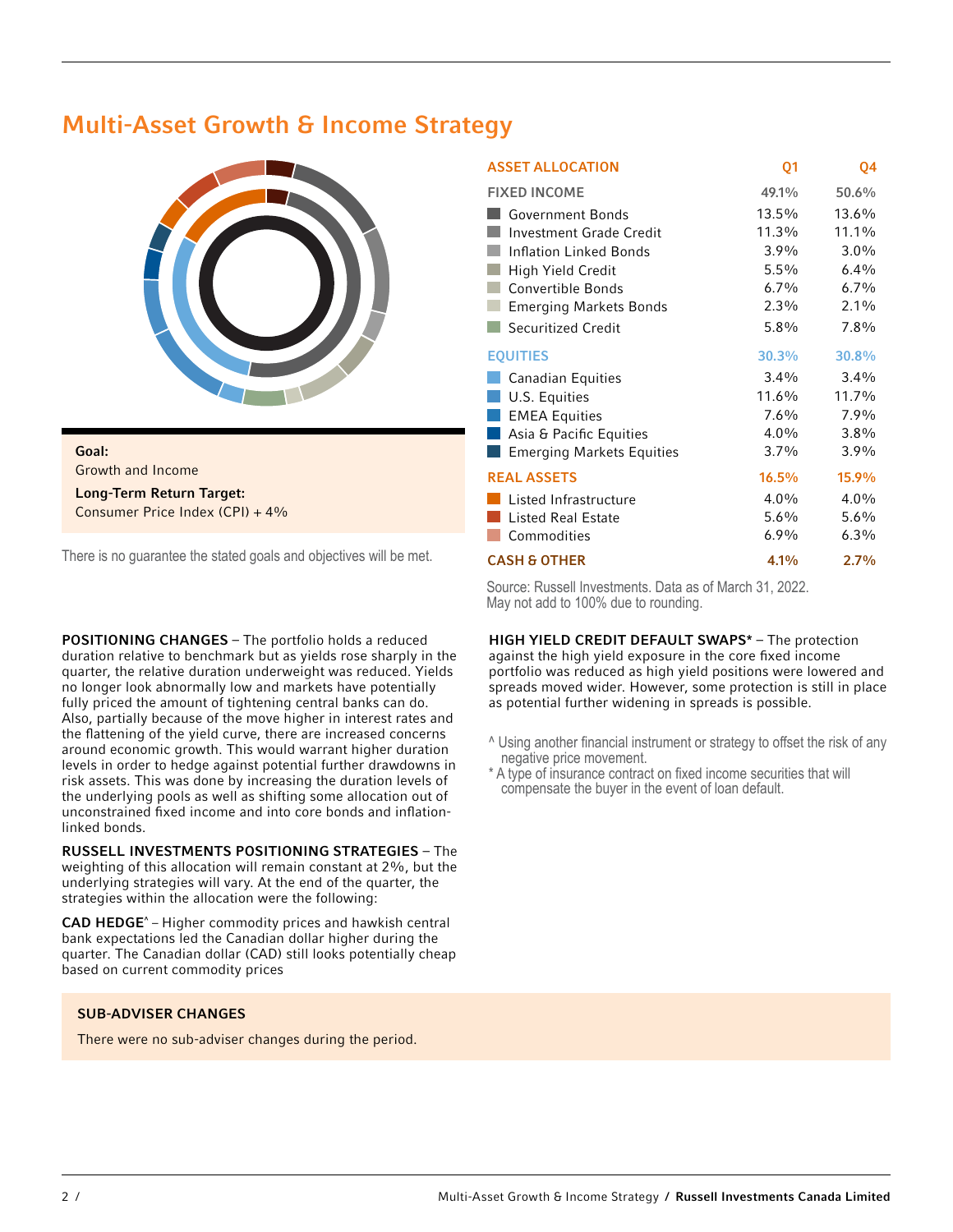## Multi-Asset Growth & Income Strategy (MAGIS)

(Series F)



Source: Russell Investments. As of March 31, 2022. MAGIS benchmark is comprised of 50% Bloomberg Canada Aggregate and 50% MSCI World Index. But as it is an absolute return-oriented fund, its performance is being compared against its long-term return goal, which is to exceed inflation, or the Consumer Price Index (CPI), plus 4%. The dotted lines show the potential target returns over the long term under different inflation levels. The red line assumes no inflation (4% return target) and the grey line assumes inflation at 4% (8% return target). The dark blue line assumes inflation is 2% and therefore the target return is 6%. This is assumed to be the most likely outcome as 2% is the Bank of Canada's long-term inflation target.

#### Rolling 12-Month Volatility (Series F)



Source: Russell Investments, as of March 31, 2022. MAGIS benchmark is comprised of 50% Bloomberg Canadian Aggregate Index and 50% MSCI World Index. However, the MSCI World Index was used as a proxy for broad global equity to show the potential benefits of diversification. As a result, there may be differences between MAGIS and the MSCI World Index which include, but are not limited to: security holdings, geographic and sector allocations, and different asset classes which impact comparability. Thus, MAGIS may experience periods when its performance differs materially from the index. The chart aims to illustrate how the volatility of MAGIS is targeted to be half the volatility of the broad market.

All Performance shown is for Series F. Series F is a wrap or fee-for-service program and as such, the performance shown does not include the advisory fee paid by the investor to the dealer that would have reduced returns. Other series of units of the fund are subject to higher management fees and/or expenses which result in lower returns for those series than cited above. Indexes are unmanaged and cannot be invested in directly. Past performance is not indicative of future results.

Volatility is measured by standard deviation. Standard Deviation is a statistical measure of the degree to which an individual value in a probability distribution tends to vary from the mean of the distribution. The greater the degree of dispersion, the greater the risk.